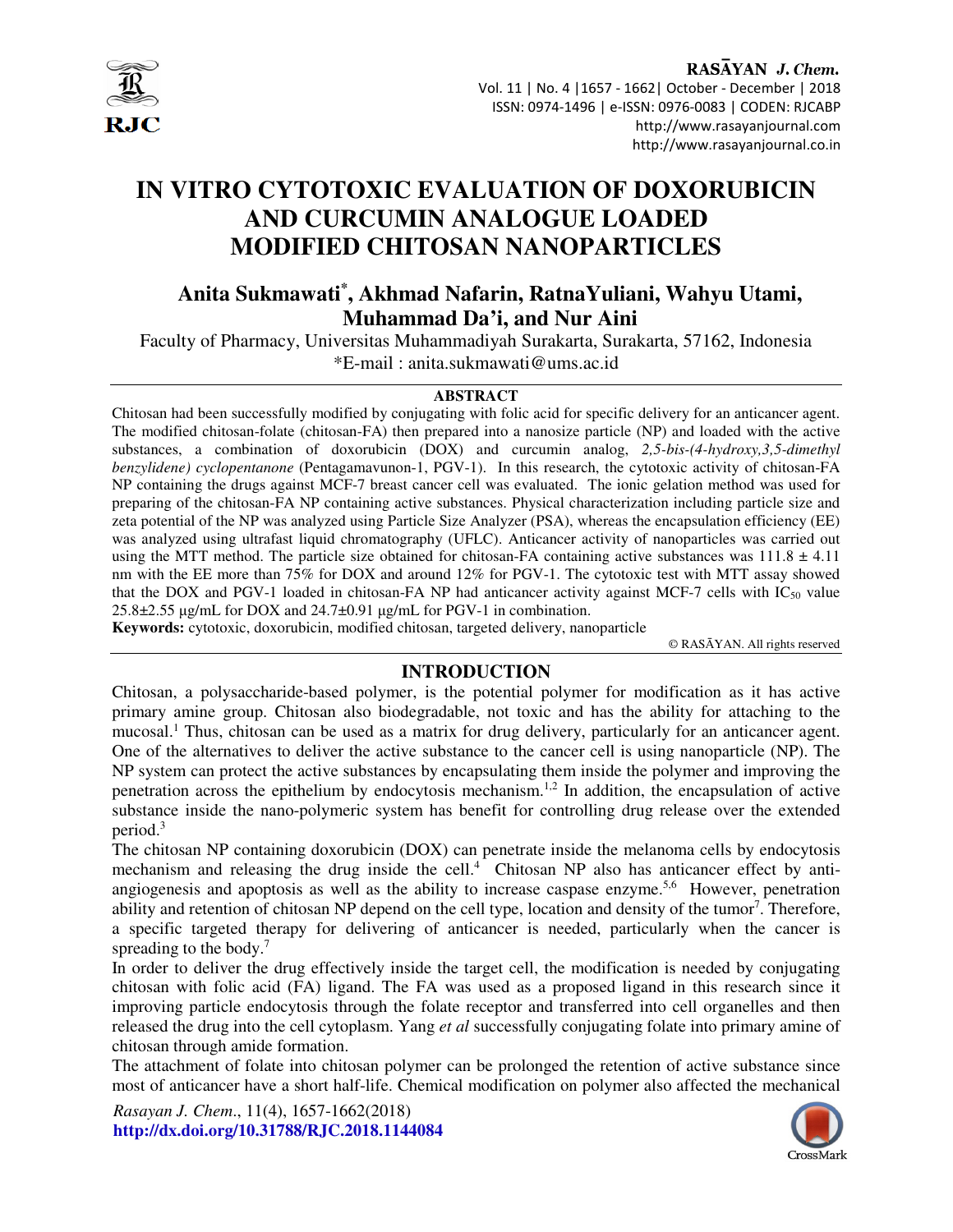Vol. 11 | No. 4 |1657 - 1662| October - December | 2018

properties of the polymer. Previous research by Yamini and Nanthini (2018) showed that the attachment of succinic and sebacic acid on polyethylene glycol (PEG) 400 influenced the mechanical properties of the modified PEG 400 as well as the cytotoxic activity. <sup>9</sup> The mechanical properties of chitosan also can be improved by blending chitosan with sodium alginate.<sup>10</sup>

The other alternative for reducing the toxicity of the anticancer agent is using the combination of a drug that can support the cytotoxic effect. By using a combination of drug, the required dose for each drug would be reduced and diminished the side effect of the cytotoxicity agent. According to the previous research, DOX can be combined with a curcumin analog, 2,5-bis-(4-hydroxy,3,5-dimethyl benzylidene) cyclopentanone (pentagamavunon-1,  $PGV-1$ ) to induce apoptosis in cancer cell.<sup>11</sup> The combination of active substances was entrapped using a nano-polymeric system of chitosan modified FA (chitosan-FA) NP. By using chitosan-FA NP system, the active substances can be specifically delivered inside the target cell and increasing retention of the particle inside the cell.<sup>3,6</sup> We successfully prepared and characterized the DOX and PGV-1 loaded into chitosan-FA NP in our previous research.<sup>12</sup> Thus, the cytotoxic activity of the chitosan-FA in MCF-7 breast cancer cell line needs to be evaluated. The cytotoxic activity of the NP then evaluated using 3-(4,5-dimethylthiazol-2-yl)-2,5-diphenyltetrazolium bromide (MTT) assay.

# **EXPERIMENTAL**

# Chitosan with 95% deacetylation (pharmaceutical grade, 150 kDa,) was obtained from CV. ChiMultiguna, Indonesia and conjugated with folic acid (FA) (Sigma-Aldrich) using N-(edimethylaminopropyl)-N-ethyl carbodiimide hydrochloride (EDC HCl) (Sigma Aldrich) as a coupling agent. The active substances, doxorubicin hydrochloride (DOX-HCl) were purchased from Sigma Aldrich while 2,5-bis-(4-hydroxy, 3,5-dimethyl)-benzylidine-cyclopentanone (pentagamavunon-1, PGV-1) were purchased from Pharmacy, Universitas Gadjah Mada, Indonesia. The other materials such as sodium tripolyphosphate (Na TPP), sodium hydroxide (NaOH) and acetic acid for NP preparation and characterization were purchased from Bratachem, Indonesia. All solvent used for UFLC analysis were in HPLC grade. MCF-7 cell line was obtained from Prof. M. Kawaichi, Nara Institute of Science and Technology (NAIST, Japan) and cultured in Dulbecco's Modified Eagle's Medium (DMEM from Merck) with the addition of Fetal Bovine Serum (FBS, 10%, Sigma) and 1% Penicillin-Streptomycin. The reagent for the cytotoxic assay are MTT ([3-(4,5-dimethylthiazol-2-yl)-2,5-diphenyltetrazolium bromide]) from Invitrogen) and Sodium Dodecyl Sulphate (SDS, purchased from Merck).

# **Preparation of Chitosan-FA Nanoparticle**

**Material** 

Synthesis of the chitosan-FA polymer was done using the method as described in Yang, *et al* (2010).<sup>8</sup> Attachment of FA was done using 1 mol ratio to 5 mol chitosan using EDC HCl as a coupling agent. The ionic gelation method was used for preparation chitosan –FA NP loaded with DOX and PGV-1 as described at Zhang *et a*l <sup>13</sup> with slight modification. Chitosan-FA (100 mg) was dissolved in 200 ml of 0.5% acetic acid solution with addition of tween 80 (0.5% v/v) to provide 0.05% *w/v* polymer concentration in solution. The clear solution of chitosan-FA was obtained by stirring the mixture continuously using magnetic stirrer at 1500 rpm for 3 minutes. The 1 ml of each active substances, DOX and PGV-1, then added to the mixture. The final concentration of DOX and PGV-1 are 2% *w/w* and 10% *w/w* drugs to the polymer, respectively. The mixture continued to stir for 3 minutes. The pH of the mixture then adjusted to 4 using 1N sodium hydroxide. For NP formation, a sodium TPP (0.1 %, 20 ml) was dripped slowly into the mixture under magnetic stirrer. The mixture then stirred continuously for 4 hours for NP formation. The NP was collected by centrifugation at 12,500 rpm. The dry particle was formed by drying the precipitated mass using freeze dryer. The NP stored at 4°C and protected from the light. The chitosan NP without folic modification loaded with the same active substances also prepared according to with the same method, but without the addition of tween 80.

# **Characterization of the Chitosan-FA Nanoparticle.**

The loaded DOX-PGV-1 chitosan NP was characterized for physical properties, drug loading (DL) and encapsulation efficiency (EE). The size of the particle, polydispersity index (PI) and zeta potential were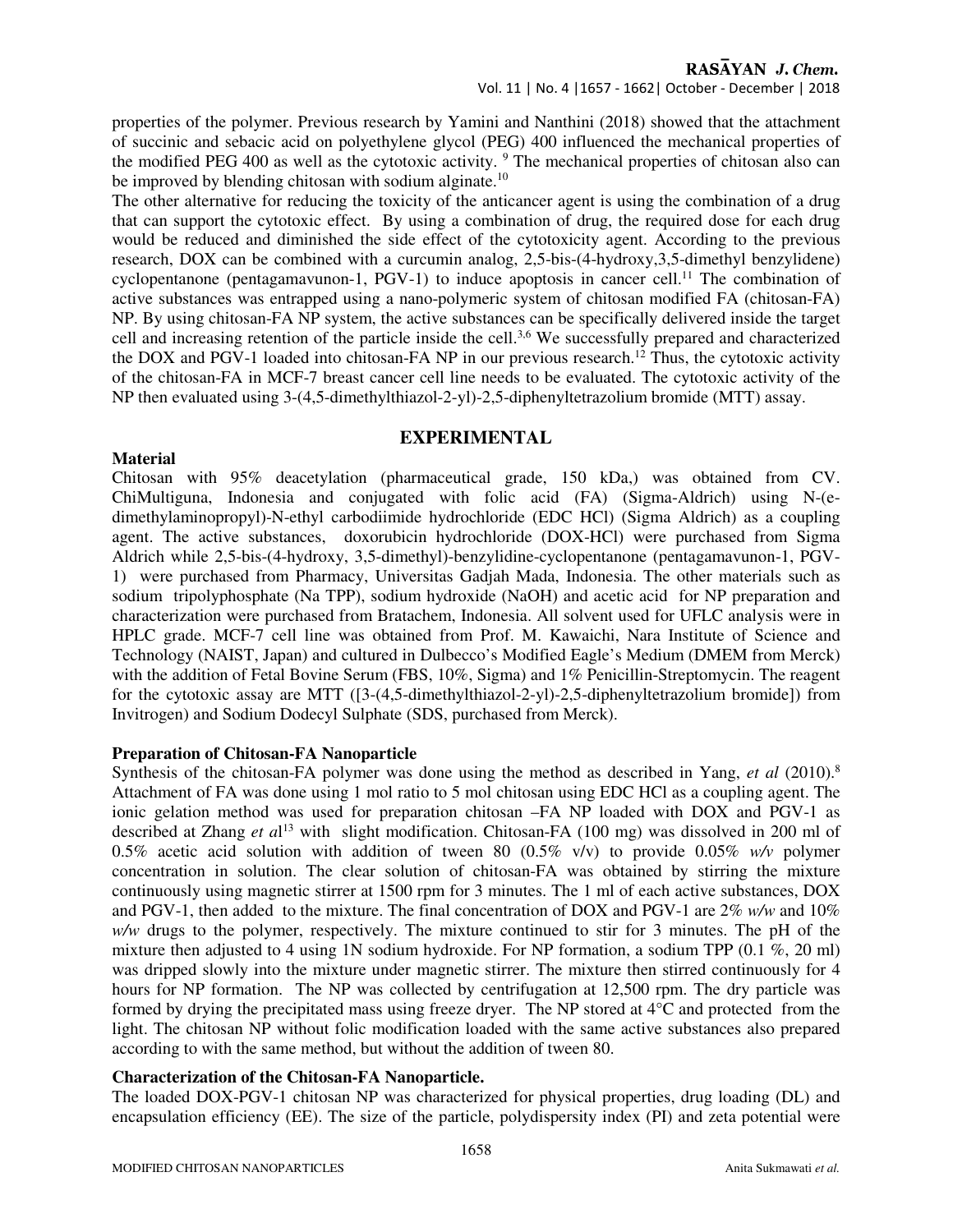### Vol. 11 | No. 4 |1657 - 1662| October - December | 2018

analyzed by diffraction method using particle size analyzer (PSA, Horiba SZ100) at room temperature (25°C). The Chitosan-FA NP (10 mg) was homogeneously dispersed in 10 ml aqua pro injection and directly evaluated for obtaining size, PI and zeta potential using PSA. All measurements were taken triplicate.

The DL and EE of chitosan-FA NP were evaluated using the direct method and applied for  $IC_{50}$ calculation on DOX and PGV-1 in combination. The NP  $(10 \text{ mg})$  was dissolved in 500 µl acetic acid solution (0.5%) under ultrasonic bath and diluted using 2 ml of ethanol. The chitosan-FA polymer then precipitated from the mixture by centrifugation at 12,500 rpm. The 20 µl of clear supernatant then injected to ultra-fast liquid chromatography (UFLC, Shimadzu LC-20AD) and eluted using methanol:water (in 70:30 ratio) on flowrate 0.5 ml/minute using Cosmosil 5C18-MS-II (15 cm, 4.6 µm; 5  $\mu$ m) column. The peak of DOX was detected using a UV detector at  $\lambda$  233 nm at 3.6 minutes while the peak of PGV-1 was at  $\lambda$  350 nm at 5.8 minutes. The concentration of active substances calculated based on their calibration curve that obtained by preparing a series concentration of active substances and analyzed using UFLC method as described above. All measurements were performed triplicate. The DL (%  $w/w$ ) and EE (%) is calculated according to equations 1 and 2, respectively.

$$
DL(\% w/w) = \frac{\text{mass of drug in NP}}{\text{mass of NP}} \times 100
$$
 (1)

$$
EE (%) = \frac{\text{mass of drug in NP}}{\text{mass of the initial drug used}} \times 100
$$
 (2)

#### **Cytotoxic Activity Assay**

The cytotoxic assay for chitosan-FA NP evaluated using MTT assay. A 10 mg of chitosan-FA NPs containing active substances was dispersed with 300 µl of acetic acid until providing a clear solution and diluted to 1 ml with a cell culture media A series of NP concentration within the range of 10 mg/ml-0.156 mg/ml was prepared in the supplemented DMEM medium. The amount of DOX and PGV-1 inside the NP was calculated based on the EE value for calculating the  $IC_{50}$ .

The MCF-7 cell was grown-up in supplemented DMEM cell medium until reach confluence and then harvested. The cell then counted for the experiment. The cell was seeded in a 96-well plate with a density of 10<sup>4</sup> cells in each well and the NP dispersed in cell culture media was added in each well and incubated for 48 hours. After 48 hours, a 100 µl of medium was discarded and replaced with 0.05 % *w/v* MTT solution and continued to be incubated for 2 hours. The reaction was ended by the addition of 10% SDS in HCl (0.01 N) when the formazan appeared as the violet color under a light microscope. The absorbance of the treated cell with MTT was measured using ELISA reader at 595 nm. Cell viability was evaluated by comparing the absorbance of the treated cell with MTT and control cell with MTT.

#### **RESULTS AND DISCUSSION**

The synthesis of chitosan- decorated with folate (chitosan-FA) polymer was prepared using the method described. The conjugation of chitosan-FA had confirmed using UV absorption spectra as reported in Sukmawati *et al.*<sup>12</sup> The chitosan-FA showed the two high-intensity absorbances (λ 216 nm and 282 nm) compared to the chitosan polymer without modification. The absorbance peaks related to the shifting of n to  $\pi^*$  and  $\pi$  to  $\pi^*$  due to conjugation reaction between chitosan and folic acid as well as C=C bond transition. The dialysis method for chitosan-FA purification had successfully removed unbound folic acid (FA) and EDC as a coupling agent.

#### **Characterization of Chitosan-FA Nanoparticle**

Chitosan-FA nanoparticle was formed by interaction between positive charge of the amino group in chitosan and cross-linker agent, sodium TPP, which has a negative charge.<sup>14</sup> The result showed that the chitosan-FA revealed a smaller size of particle compared to the nanoparticle prepared from chitosan as described in our previous research<sup>15</sup> (Table-1) due to the addition of tween 80 during chitosan-FA NP preparation. The addition of folic group into chitosan polymer affected the molecular size of the polymer. The higher molecular size of chitosan-FA compared to the chitosan tend to produce the bigger size of the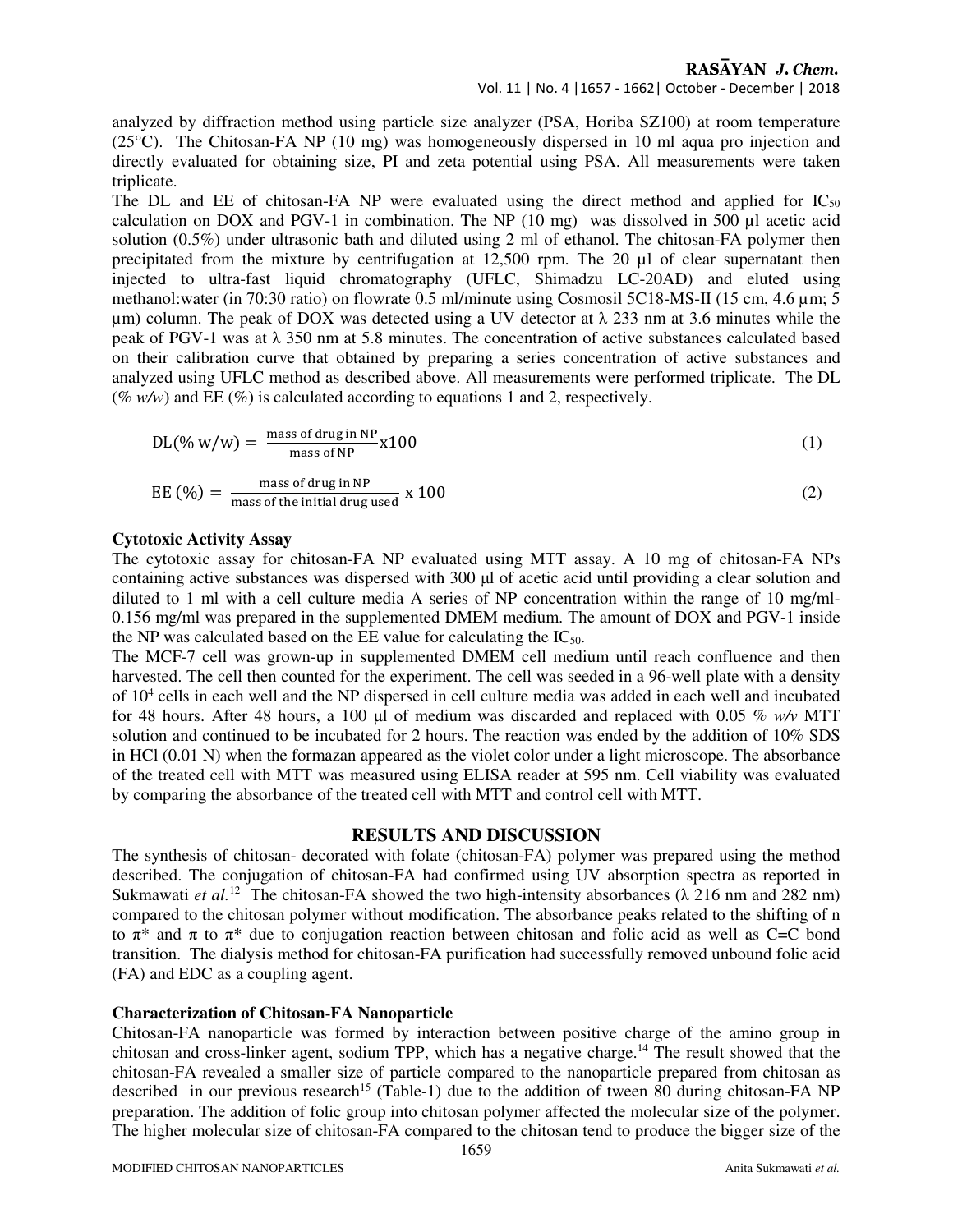particle as evaluated in the previous experiment.<sup>16,17</sup> Therefore, tween 80 applied in NP preparation in order to produce nano-range particle by the act as a stabilizer during nanoparticle formation and inhibit crystal growth.<sup>18</sup> However, the size of the NP was influenced by the amount of tween 80 added during NP preparation.  $12,19$ 

|                                                                 | Polymer               | Particle size                  | Polydispersity index | Zeta potential     |  |  |
|-----------------------------------------------------------------|-----------------------|--------------------------------|----------------------|--------------------|--|--|
|                                                                 |                       | $(nm) \pm SD$                  | (PI) ±SD             | $(mV) \pm SD$      |  |  |
|                                                                 | Chitosan <sup>*</sup> | $812.8 \pm 11.94$              | $0.50 \pm 0.21$      | $(+)24.5 \pm 0.90$ |  |  |
|                                                                 | Chitosan-FA           | $111.8 \pm 4.11$ <sup>**</sup> | $0.20 \pm 0.08$      | $(+)11.2 \pm 0.40$ |  |  |
| ulamowati at al Adu Sai Latt yol 22 no 12 nn 12486 12488 (2017) |                       |                                |                      |                    |  |  |

Table-1: The Physical Characterization of Chitosan and Chitosan-FA Nanoparticle containing DOX-PGV-1 (n=3)

**\*** A. Sukmawati, *et al, Adv. Sci. Lett.*, vol. 23, no. 12, pp. 12486–12488, (2017)

**\*\*** A. Sukmawati, *et al*, *IOP Conf. Ser. Mater. Sci. Eng.*, vol. 311, p. 12024, (2018)

The chitosan-FA NP had positive charge related to the amine group in chitosan (Table). The positive charge of the NP would give the great influence for interacting with the cell as the cell surface has a negative charge. However, the chitosan-FA NP showed the lower zeta potential compared to chitosan NP indicated that the chitosan NP tend to be aggregated. NP would be in the high stability in the zeta potential more than  $\pm 25$  mV. It revealed that the presence of a folic molecule in the chitosan backbone affected the stability of the NP.<sup>20</sup>

The drug loading (DL) and efficiency encapsulation of the active substances was determined using the direct method. Amount of PGV-1 added during NP preparation is 5 times higher than DOX according to the molar ratio as suggested in the previous experiment.<sup>11</sup> The result showed that the DL of DOX was higher compared to the PGV-1 (Table-2) although the DOX added during NP preparation is lower than PGV-1. It revealed that the DOX had better interaction with chitosan-FA rather than PGV-1. Charge repulsion between chitosan and PGV-1 might affect the interaction between chitosan and PGV-1 since both chitosan and PGV-1 had a positive charge. However, although DOX had a positive charge, it showed better interaction with chitosan as revealed by the high EE (more than 70%). In this experiment, the DOX was used in hydrochloride salt, therefore it might influence the solubility of active substances during NP preparation. Comparing the EE of PGV-1 in chitosan-FA NP with chitosan NP, there is no significant increase of  $EE$  (p $>0.05$ ) by conjugating folic molecule into chitosan molecule indicating that presence of the folic group in chitosan could not improve drug-polymer interaction.

| Nanoparticle $(n=3)$  |                         |                |                                  |                 |  |  |  |
|-----------------------|-------------------------|----------------|----------------------------------|-----------------|--|--|--|
| Polymer               | Drug Loading (% $w/w$ ) |                | Encapsulation Efficiency $(\% )$ |                 |  |  |  |
|                       | DOX                     | $PGV-1$        | DOX                              | $PGV-1$         |  |  |  |
| Chitosan <sup>®</sup> | $1.6 \pm 0.02$          | $1.1 \pm 0.03$ | $78.4 \pm 1.15$                  | $11.7 \pm 0.27$ |  |  |  |
| Chitosan-FA           | $1.6 \pm 0.13$          | $1.2 \pm 0.04$ | $78.7 \pm 6.61$                  | $12.1 \pm 0.39$ |  |  |  |

Table-2: Drug Loading (%*w/w*) and Encapsulation Efficiency (%) of DOX and PGV-1 in Chitosan and Chitosan-FA

**\*** A. Sukmawati, *et al, Adv. Sci. Lett.*, vol. 23, no. 12, pp. 12486–12488, (2017)

#### **Cytotoxic Activity of Chitosan-FA Nanoparticle**

Evaluation of the cytotoxic activity of chitosan-FA NP containingDOX-PGV-1 was carried out using the MTT assay. A single solution of DOX and PGV-1 were used in this experiment as a positive control. The death cell appeared as a plump under a light microscope after treated with chitosan-FA NP. The metabolic activity of cell after NP treatment can be measured by adding the MTT reagent into the cell to form formazan. The absorbance of formazan in each well then measured using ELISA reader. The control cell showed the higher formazan formation compared with the treated cell related to the high metabolic activity within the control cell. It indicated that the NP treatment on the MCF-7 cell induced the death.

The  $IC_{50}$  was calculated based on the log concentration versus cell viability. According to the concentration of chitosan-FA NP, the  $IC_{50}$  in chitosan-FA NP was reached more than 1000  $\mu$ g/ml due to the lower entrapment of active substances in chitosan FA NP (Table-3). Based on the EE calculation, it can be concluded that the IC<sub>50</sub> equivalent with 25.8  $\mu$ g/ml of DOX and 24.7  $\mu$ g/ml of PGV-1. This value is higher compared to the positive control of DOX and PGV-1 in the single solution form. DOX and PGV-1 as a positive control had available in a form of a solution in the cell medium during 48-hours of treatment. In this case, all drugs would interact with the cell and rapidly affected the cell.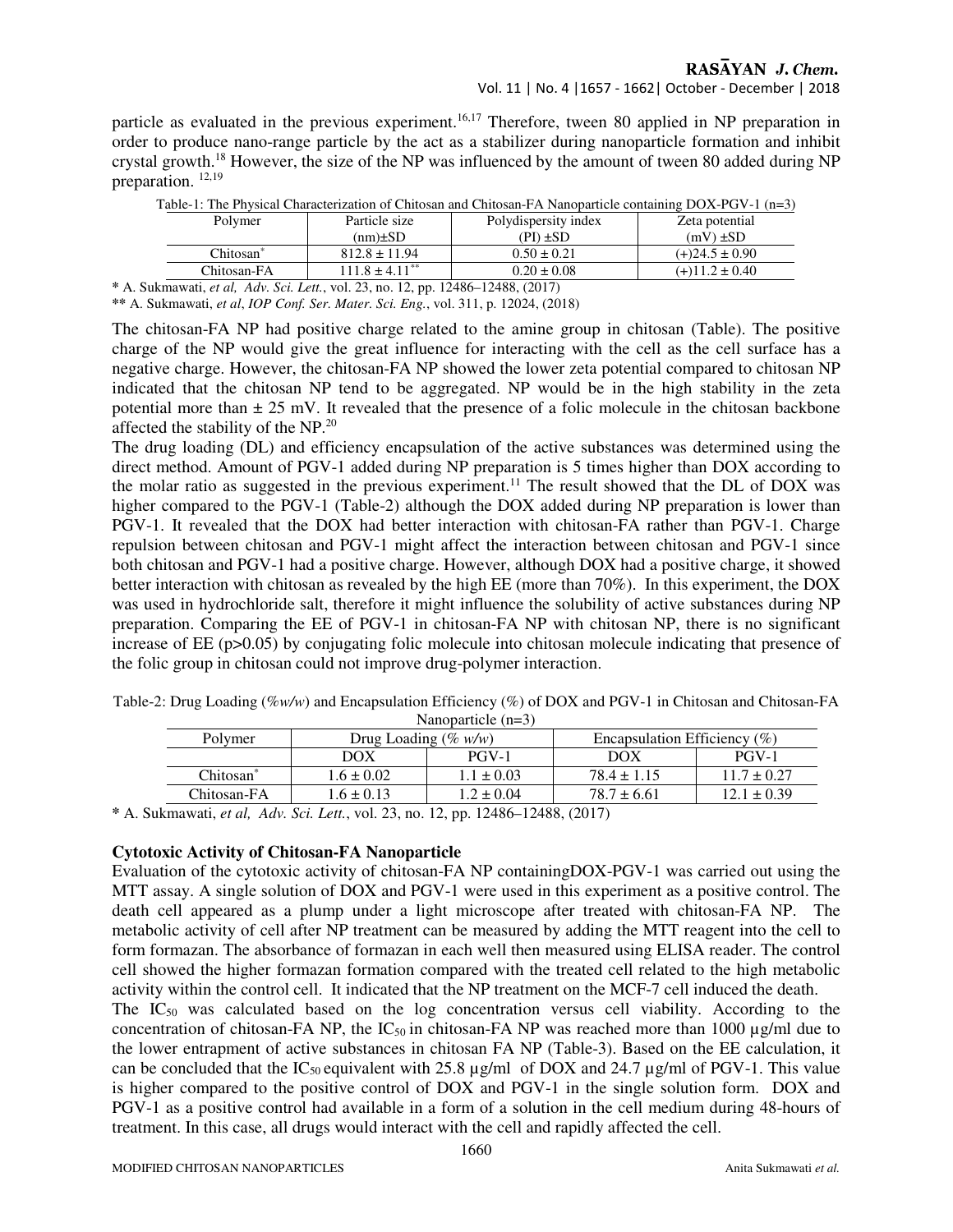| Table 5. The Test of DOA and I O $r = 1$ in MCT -7 cen and 40-Tiour Treatment. |                    |                   |                     |  |  |  |  |
|--------------------------------------------------------------------------------|--------------------|-------------------|---------------------|--|--|--|--|
|                                                                                | $IC_{50}$ (µg/ml)  |                   |                     |  |  |  |  |
|                                                                                | NP                 | Equivalent of DOX | Equivalent of PGV-1 |  |  |  |  |
| Chitosan-FA NP                                                                 | $1853.2 \pm 174.2$ | $25.8 \pm 2.55$   | $24.7 \pm 0.91$     |  |  |  |  |
| Positive control                                                               |                    | $14.1 \pm 1.88$   | $22.9 \pm 1.97$     |  |  |  |  |

Table-3: The IC<sub>50</sub> of DOX and PGV-1 in MCF-7 cell after 48-Hour Treatment.

The different phenomenon was found in the delivery of drugs using chitosan-FA NP. The higher  $IC_{50}$ value of DOX in chitosan-FA NP might relate to drug retaining inside the matrix due to the ability of chitosan-FA to interact with the active substance. However, the  $IC_{50}$  value of PGV-1 is similar either in a single solution or in chitosan-FA NP. This occurrence suggested that the interaction of chitosan-FA matrix with PGV-1 is lower compared with a chitosan-FA matrix with DOX. The poor interaction between chitosan-FA with PGV-1 also implicated in low EE of PGV-1 inside chitosan-FA NP. The  $IC_{50}$  is time-dependent manner as shown in previous research by Fang *et al* (2012). This research suggested that the release of DOX from iron nanoparticle was time-dependent therefore affected the  $IC_{50}$  of DOX.<sup>21</sup> The similar phenomena could occur in this experiment, hence further investigation on the time-dependent cytotoxic evaluation and drug release profile need to be convinced.

# **CONCLUSION**

The loaded DOX-PGV-1 chitosan-FA NP implicated the cytotoxic effect on MCF-7 cell line. However, the  $IC_{50}$  of the active substances is higher compared to the single solution of DOX and PGV-1 as it might relate to the slower release of the drug from the chitosan-FA matrix. The slow release of drugs from chitosan-FA NP can be useful for maintaining drug concentration inside the cell for a longer period.

# **ACKNOWLEDGMENT**

The authors would like to thanks Ministry of Research, Technology and Higher Education of Indonesia (RISTEKDIKTI) as a source of funding for this research through research grant scheme. In addition, we appreciate our home institution, Universitas Muhammadiyah Surakarta, Indonesia for a kind of support in facilities and Faculty of Pharmacy, Universitas Gadjah Mada, Indonesia for supplying PGV-1 for this research.

# **REFERENCES**

- 1. A. Rampino, M. Borgogna, P. Blasi, B. Bellich and A. Cesàro, *Int. J. Pharm.* **455(1)**, 219 (2013), **DOI:** 10.1016/j.ijpharm.2013.07.034.
- 2. S.Bisht and A. Maitra, *Cancer* **1(4),** 415 (2009), **DOI:** 10.1002/wnan.043.
- 3. M. Conti *et al. In Vivo* **20(6A),** 697 (2006).
- 4. K.A. Janes, K., M.P. Fresneau, A. Marazuela, A.Fabra and M.J. Alonso, *J. Control. Release* **73(2),** 255 (2001), **DOI:** 10.1016/S0168-3659(01)00294-2.
- 5. Y.S. Wimardhani *et al. J. Oral Sci.* **56(2),** 119 (2014), **DOI:** 10.2334/josnusd.56.119.
- 6. Y. Xu, Z. Wen and Z. Xu, *Anticancer Res.* **30,** 5103 (2010).
- 7. V.M. Gaspar *et al., Pharm. Res.* **32(2),** 562 (2014), **DOI:** 10.1007/s11095-014-1486-0.
- 8. S.Yang *et al. Bioconjugate Chem*. **21,** 679 (2010), **DOI:**10.1021/bc9004798.
- 9. B.Yamini and R. Nanthini, *Rasayan J. Chem.* **11(2),** 440 (2018), **DOI:**  10.31788/RJC.2018.1121992.
- 10. S.E. Cahyaningrum, N.Herdyastuti, A. Firdausa and D. Yanrita, *Rasayan J. Chem.* **10(3),** 959 (2017), **DOI:** 10.7324/RJC.2017.1031635.
- 11. A.Hermawan *et al., Pharmacon* **12(2),** 55 **(**2011).
- 12. A. Sukmawati, W. Utami, R. Yuliani, M. Da'i and A. Nafarin, *IOP Conf. Ser. Mater. Sci. Eng.* **311(1),** 012024 (2018), **DOI:** 10.1088/1757-899X/311/1/012024.
- 13. H. Zhang, M. Oh, C.Allen and E. Kumacheva, *Biomacromol.,* **5,** 2461 (2004), **DOI:**  10.1021/bm0496211.
- 14. I.O. Wulandari, D.J.D.H. Santjojo and R.A. Shobirin, *Rasayan J. Chem.,* **10(4),** 1348 (2017), **DOI:**  10.7324/RJC.2017.1041907.